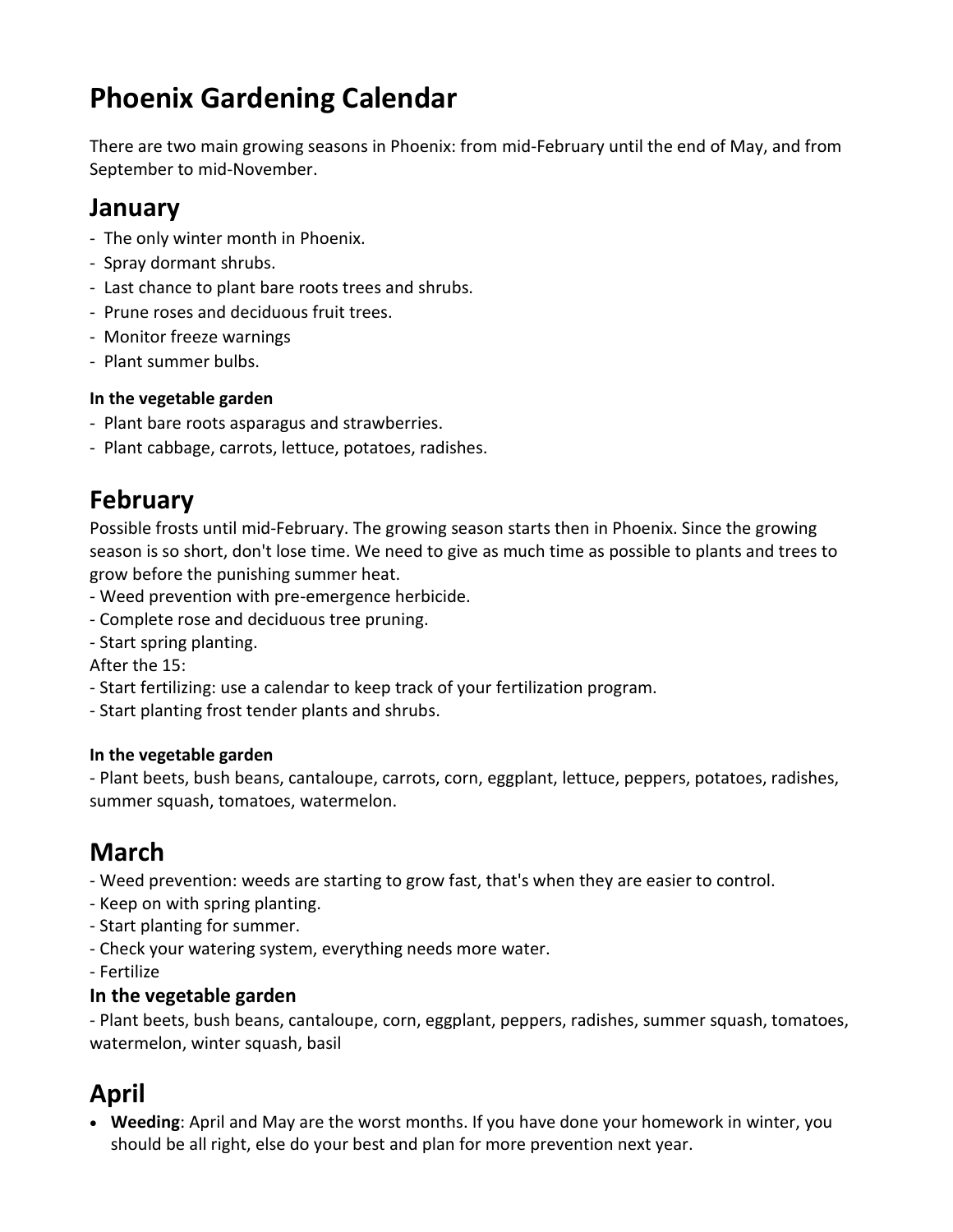- **Planting:** Except for bedding plants, your summer planting should be finished now: summer really starts in May in Phoenix, so it is your very last chance. It is the best month for tropical plants like Bougainvillea, Lantana, Citrus, etc.
- **Lawn:** Weed and feed your Bermuda grass lawn. It starts growing when the night temperature stays above sixty. Re-seed bare patches.
- **Roses:** Remove dead flowers and fertilize roses after each bloom period for a final crop before hot weather.
- **Citrus:** Check that all the trunk parts of citrus and young trees that are exposed to the sun are painted white. This keeps them cooler and protects them from sunburn. Use white latex paint diluted with water (1 volume white flat latex paint for 1 volume water)

**In the vegetable garden:** Plant cantaloupe, eggplant, peppers, pumpkin, summer squash, watermelon, winter squash.

## **May**

- **Weeding:** summer is coming, bermuda grass is actively invading flower beds.
- Stick to your fertilizing program. It is a good time to use acid fertilizer with plants needing it. Check plants for chlorosis (yellowing of the leaves).
- Thin fruits, to increase their quality and prevent them from dropping as the heat sets in.
- Mulch wherever the sun is shining directly on the dirt to keep the roots cool.
- Protect your Sago palms from direct sun to prevent them from yellowing.
- Check your potted plants, except for the toughest most resistant, they might need to be watered twice a day. Keep the pot out of direct sunlight to avoid cooking the roots.
- **Maintenance and cleanup:** Check your drip watering system for the coming summer heat. Verify the ground humidity around all plants. Check your drippers every other day to see if any popped out now that heat is making the hoses softer.
- Replace bedding plants like petunias that won't take the heat.
- Finish the cleanup of last winter frost damage.
- **Citrus:** Check that all the trunk parts of citrus and young trees that are exposed to the sun are painted white. This keeps them cooler and protects them from sunburn. Use white latex paint diluted with water (1 volume white flat latex paint for 1 volume water).

### **In the vegetable garden:**

- Plant cantaloupe, pumpkin, winter squash.

## **June**

A hard month for young plants, it is very hot and very dry. Concentrate on helping your plants survive.

- Stick to your fertilizing program.
- Check that all the trunk parts of citrus and young trees that are exposed to the sun are painted white. This keeps them cooler and protects them from sunburn. Use white latex paint diluted with water (1 volume white flat latex paint for 1 volume water).
- Cut your grass higher (2 to 3 inches) to decrease the water use.
- Check your drip watering system. Verify the ground humidity around all plants. Check your drippers every other day to see if any popped out now that heat is making the hoses softer.
- Plant pumpkin, winter squash.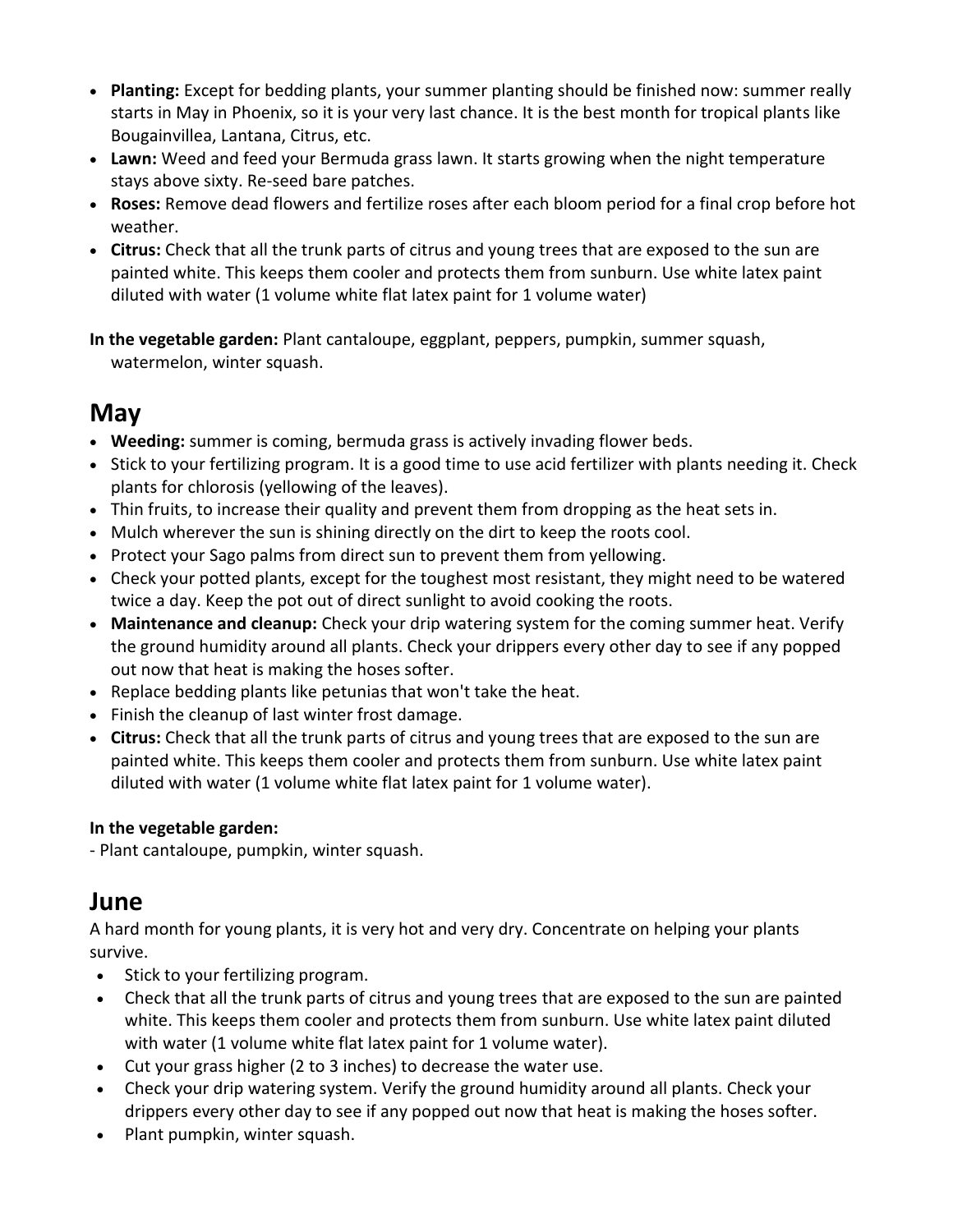- Start collecting spring bulbs after their leaves die naturally. The exceptions are daffodil bulbs that can stay there, flourish over summer. Daffodil bulbs are toxic, so they are generally safe in the ground.
- It is a good time to plant palm trees.

# **July**

Even hotter than June until the monsoon arrives. Humidity starts arriving from the gulf of California. Gardening is almost at a standstill.

- Stick to your fertilizing program

- Check all your plants on a regular basis to see if they get enough water. It is good to check the drippers every 2 weeks to see if they are not clogged. Deep water your trees.

- Check your drip watering system. Verify the ground humidity around all plants. Check your drippers every other day to see if any popped out now that heat is making the hoses softer.

### **In the vegetable garden**

- Plant bush beans, cantaloupe, eggplant, pumpkin, summer squash, watermelon, winter squash. They will produce in the fall. Shade your young plants.

## **August**

The monsoon is bringing little relief, so the air is not as dry. This is the beginning of the summer growing season in the desert.

- Hold on trimming plants for another month to prevent sunburn.

### **In the vegetable garden**

- Plant bush beans, corn, eggplant, peas, summer squash, tomatoes.

### **September**

The weather is cooling down, but the monsoon is finished, water needs are still high. Planting is not as hard on the plants if you wait until the night temperature falls in the 70's to do your plantings.

#### **In the vegetable garden**

- Plant beets, broccoli, cabbage, carrots, cauliflower, celery, eggplant, garlic, lettuce, peas, radishes.

### **Your lawn:**

It is time to decide if you are going to overseed your lawn with winter grass. If you are not, high nitrogen fertilizer will keep it green longer.

## **October**

The weather is cooling down, that's now that you want to plant citrus, but also your winter bloom and vegetable.

- A great month to do your planting, the nurseries are loaded with container grown plants.
- It is also the right time to divide perennials
- Time to sow wild flowers.
- Plant impatiens in shady, frost protected area of the garden